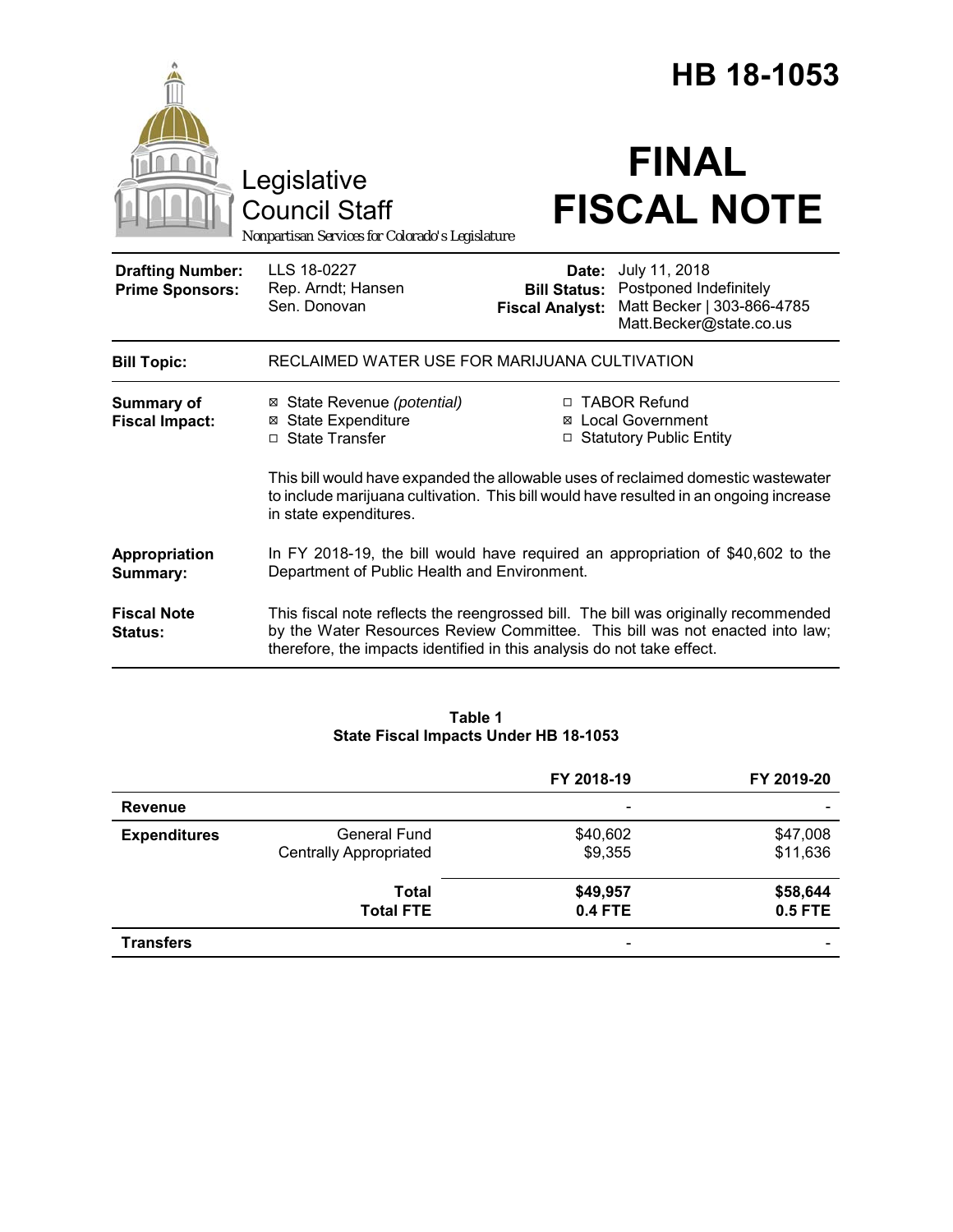July 11, 2018

# **Summary of Legislation**

This bill codifies rules promulgated by the Water Quality Control Commission (WQCC) within the Colorado Department of Public Health and Environment (CDPHE) related to the allowable uses of reclaimed domestic wastewater, and expands allowable uses to include marijuana cultivation. In addition, the bill defines three categories of water quality standards.

The WQCC may promulgate rules related to reclaimed wastewater on or before December 31, 2019. If the WQCC finds that the standards and categories in the bill are not protective of public health and identifies either: (1) a documented incident of microbial disease that likely originates from reclaimed wastewater; or (2) a peer-reviewed published article that identifies a potential public health risk posed by the use of reclaimed wastewater, it may promulgate more stringent rules. The WQCC is also authorized to:

- create new categories of water quality standards;
- recategorize any of the allowable uses to a less stringent category; and
- authorize additional uses.

Following a stakeholder process, the Water Quality Control Division (WQCD) within CDPHE is authorized to develop policy, guidance, or best management practices related to reclaimed wastewater. It is also authorized to grant variances from the standards if the proposed usage will sufficiently protect public health and the environment.

### **Background**

Under current law, reclaimed domestic wastewater is wastewater that has received treatment for subsequent reuses other than drinking. The Colorado Water Quality Control Act authorized the WQCC to promulgate control regulations to describe requirements, prohibitions, standards, and concentration limitations on the reuse of reclaimed domestic wastewater that will protect public health and encourage reuse. Regulation 84, also known as the Reclaimed Water Control Regulation, was adopted by the WQCC in October 2000, and was amended in 2004, 2005, 2007, and 2013.

Regulation 84 establishes treatment requirements for the use of reclaimed wastewater for irrigation, fire protection, industrial uses, and certain other commercial uses. CDPHE reviews applications from reclaimed wastewater systems and user plans to determine whether they meet the requirements of the regulation. If the requirements are met, CDPHE issues notices of authorization. CDPHE also reviews annual reports, considers requests for variances, conducts inspections, and enforces the requirements of Regulation 84. Existing department resources for the program are approximately 1.2 FTE.

State law allows the WQCD to collect fees for regulated reclaimed wastewater systems. The fees currently range from \$450 to \$6,300 per year, depending on the capacity of the treatment facility. Individual end users of reclaimed wastewater systems are not currently charged fees by the division.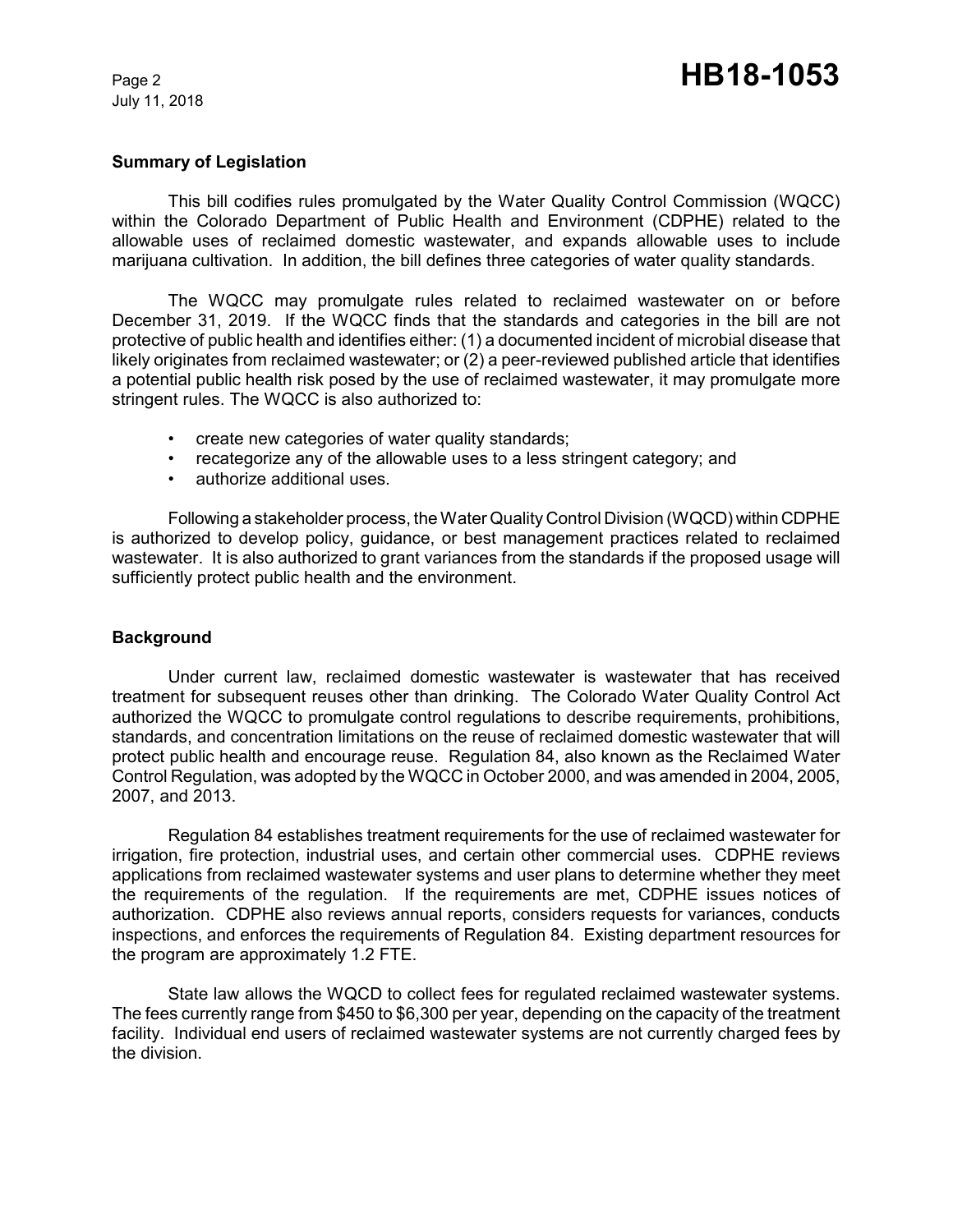July 11, 2018

### **State Revenue**

While this bill does not change the existing fee structure to offset expenditures, state revenue will increase if and when new reclaimed wastewater treatment plants are constructed as a result of this bill. Existing reclaimed wastewater systems may also have existing capacity to allow for the expanded uses in this bill.

### **State Expenditures**

This bill increases expenditures for CDPHE by \$49,957 and 0.4 FTE in FY 2018-19, and by \$58,644 and 0.5 FTE in FY 2019-20 and beyond.

CDPHE will utilize one half-time Environmental Protection Specialist II (0.5 FTE) to regulate the expanded uses, prorated to 0.4 to account for the General Fund paydate shift in FY 2018-19. The additional workload includes providing guidance to regulated entities, reviewing letters of intent and user plans, data entry, record keeping, drafting notices of authorization, developing forms and guidance documents, conducting inspections, drafting inspection reports, identifying noncompliance issues, reviewing noncompliance responses, responding to complaints, providing information to the public, and training. The fiscal note includes \$4,000 in travel costs annually based on 10 trips averaging two nights each at a rate of \$400 per trip for compliance oversight and compliant response, technical assistance and training, and coordination meetings. Program costs are shown in Table 2 and explained below.

|                                                    | FY 2018-19 | FY 2019-20 |
|----------------------------------------------------|------------|------------|
| Department of Public Health and Environment        |            |            |
| <b>Personal Services</b>                           | \$31,899   | \$42,533   |
| <b>Operating Expenses and Capital Outlay Costs</b> | \$4,703    | \$475      |
| Travel                                             | \$4,000    | \$4,000    |
| Centrally Appropriated Costs*                      | \$9,355    | \$11,636   |
| FTE - Personal Services                            | $0.4$ FTE  | $0.5$ FTE  |
| <b>Total Cost</b>                                  | \$49,957   | \$58,644   |
| <b>Total FTE</b>                                   | $0.4$ FTE  | $0.5$ FTE  |

#### **Table 2 Expenditures Under HB 18-1053**

 *\* Centrally appropriated costs are not included in the bill's appropriation.*

**Centrally appropriated costs.** Pursuant to a Joint Budget Committee policy, certain costs associated with this bill are addressed through the annual budget process and centrally appropriated in the Long Bill or supplemental appropriations bills, rather than in this bill. These costs, which include employee insurance and supplemental employee retirement payments, are estimated to be \$9,355 in FY 2018-19 and \$11,636 in FY 2019-20.